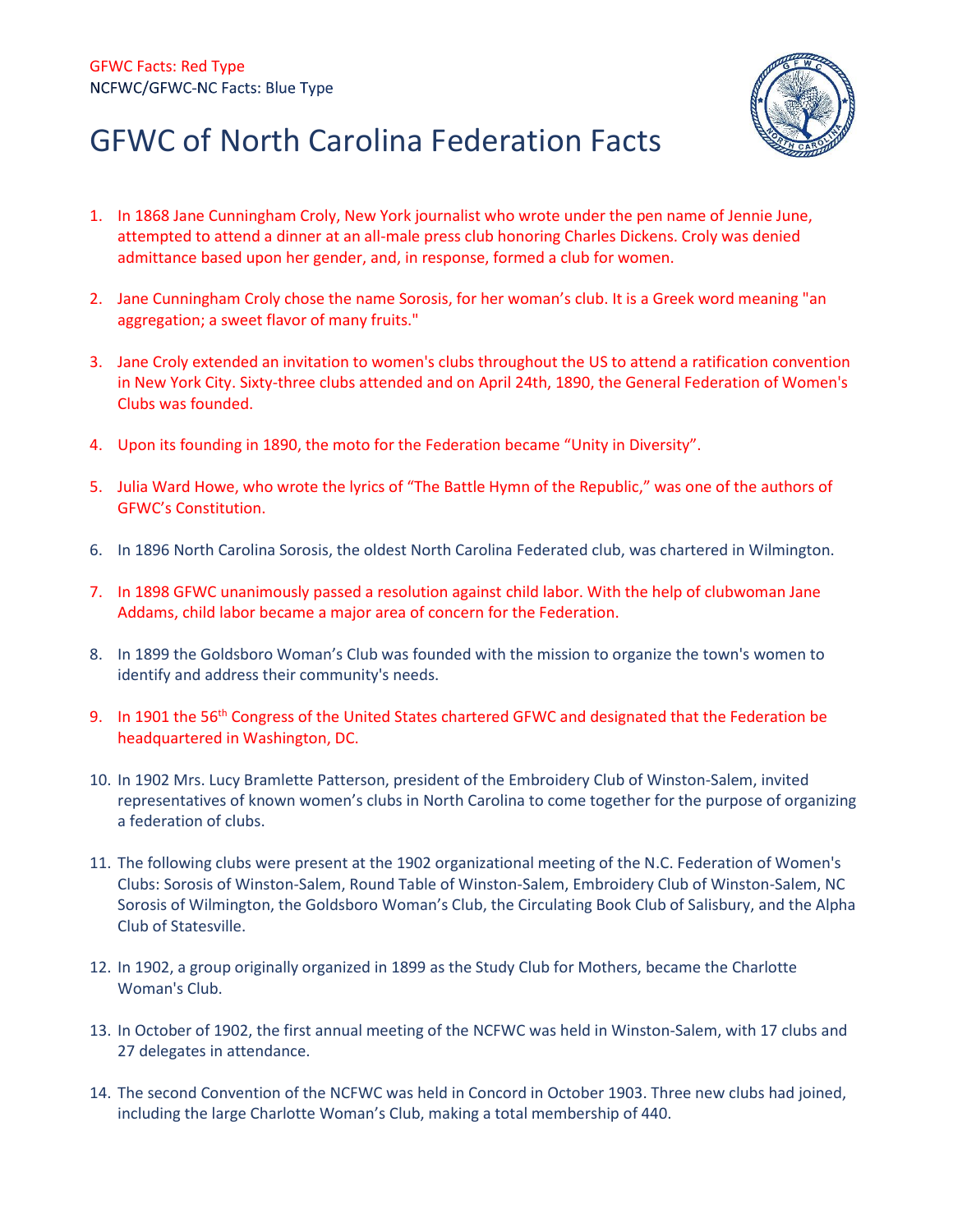- 15. In 1904 Elvira Evelyna Worth Moffitt formed a woman's club in Raleigh. The meeting was held in the State Capital Library Reading Room. There were 141 charter members and in 1906 the club was chartered as the Woman's Club of Raleigh.
- 16. In the early 1900s the NCFWC donated 96 traveling libraries in cases to the State Library. These circulated among communities without libraries. The cases contained 35-40 volumes of fiction and non-fiction.
- 17. In 1905 NCFWC adopted federation colors of blue and white. The pinecone was selected as part of the Federation pin design with a sprig of green pine for an emblem.
- 18. The New Bern Woman's Club was founded in 1905 with the mission to "provide educational opportunities outside the home for adult women" in an era when education was not readily accessible for women.
- 19. In 1906 GFWC member Alice Lakey spearheaded a letter and telegram writing campaign, which was essential to the passage of the Pure Food and Drug Act.
- 20. In 1907 the Woman's Club of Raleigh purchased the first club-owned clubhouse in North Carolina.
- 21. The 1909 Convention of the NCFWC was held in the NC Hall of Legislation, now House of Representatives. The official reception was held at the Executive Mansion.
- 22. The first North Carolina Federation group picture was taken on the steps of the N.C. State Capitol in 1909.
- 23. The Greensboro Woman's Club was organized in 1909 with 157 charter members dedicated to promoting "community betterment and cultural improvement."
- 24. In 1910 The Clubwoman's Hymn by Mrs. R.P. Cotten and Mrs. E.C. Duncan was adopted. Midyear meetings of the Board of Directors began.
- 25. In 1910 competition in the Arts was begun as a Fine Arts evening at the annual NCFWC convention.
- 26. In the 1910s GFWC supported legislation for the eight-hour workday, workplace safety and inspections, workers' compensation, and prison reform.
- 27. The 1911 Convention of the NCFWC was held in Asheville and plans began for the organization of the state's clubs into eight districts.
- 28. Sallie Southall Cotten served as president of the NCFWC from 1911 to 1913. During this time a permanent loan fund, named for Sallie Southall Cotton, was established to benefit girls seeking higher education.
- 29. An initiative of Sallie Southall Cotten's presidency was having North Carolina women permitted to serve on local school boards. She was rebuffed by both the Attorney General and the Governor. After much work and cooperation with the Teachers' Assembly, a law was passed by the NC Legislature permitting women to serve on school boards.
- 30. In 1913 the NCFWC was issued a charter by the state of North Carolina.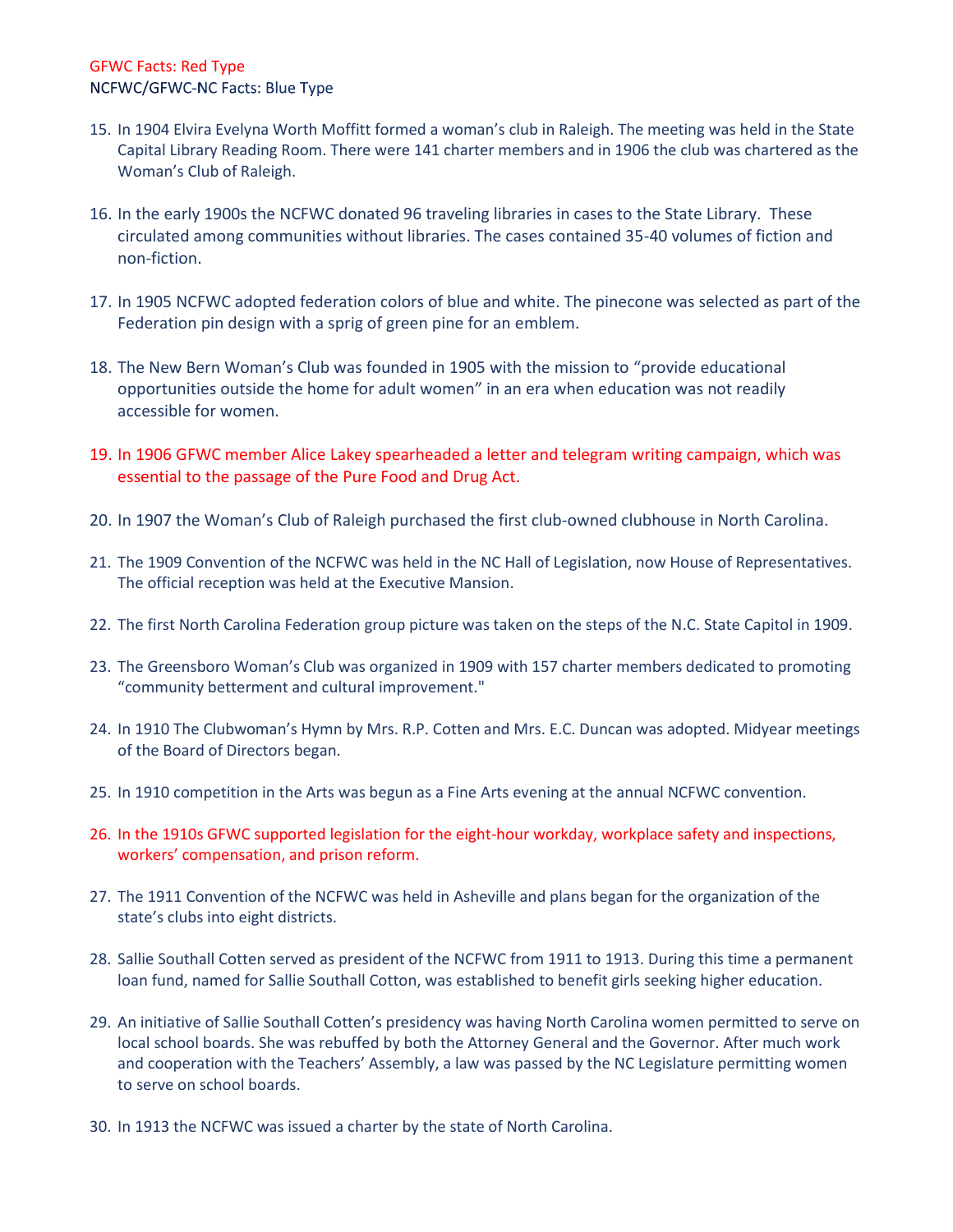- 31. In 1913 "The Union of All for the Good of All" was chosen as the NCFWC moto and seal.
- 32. In 1913 The Board of Trustees for the NCFWC was established.
- 33. In 1916 GFWC worked with the Children's Bureau to promote National Baby Week. Over 2,000 clubs participated by focusing on infant and maternal mortality, birth registration, and public health facilities. The Federation's efforts resulted in the passage of the Sheppard-Towner Act which advanced maternal education.
- 34. In 1916 Mary Belle King Sherman (Colo.), chair of GFWC's Conservation Department, helped create the National Park Service and six new national parks.
- 35. Kate Burr Johnson was known as the "World War I President" of the NCFWC, serving from 1917 to 1919. Her administration stressed the service of clubwomen in all war time activities.
- 36. In 1917 the NCFWC was actively engaged in pressing for the establishment of a reformatory for girls and women. This resulted in the establishment of the State Home and Industrial School for Girls and Women, known as Samarcand Manor.
- 37. In 1918, the NCFWC approved a resolution endorsing passage of the 19<sup>th</sup> Amendment—the Woman's Suffrage Bill. Approval was telegraphed to the NC Senators urging their support.
- 38. During the 1919 convention of the NCFWC, clubwomen received word from Washington that the Suffrage Bill had passed Congress.
- 39. In 1919 under the direction of the YMCA, GFWC created the Overseas Service Unit and sent 100 young women to Europe to assist wounded soldiers in the aftermath of World War I.
- 40. In 1921 GFWC created the Indian Welfare Committee, which worked to improve education and health facilities on reservations, and to preserve Native American culture.
- 41. In 1922 the General Federation of Women's Clubs purchased [1734 N Street, NW](http://www.gfwc.org/gfwc/Headquarters.asp?SnID=985688236) in Washington, DC to serve as the Federation's International Headquarters.
- 42. In 1923 the NCFWC convention was held in Winston-Salem with 285 delegates registered with 51 new clubs reported.
- 43. In 1923 the State Federation Home Demonstration Clubs was admitted to the NCFWC as an affiliated organization, with the purpose being to unite urban and rural women for the betterment of homes throughout NC.
- 44. During the administration of Cornelia Petty Jerman (1923-1925) the Federation BULLETIN became the NCFWC's official publication.
- 45. In 1925 NC Federation president Cornelia Patty Jerman recommended the establishment of a permanent State Headquarters and \$350 was appropriated for the Headquarters Fund.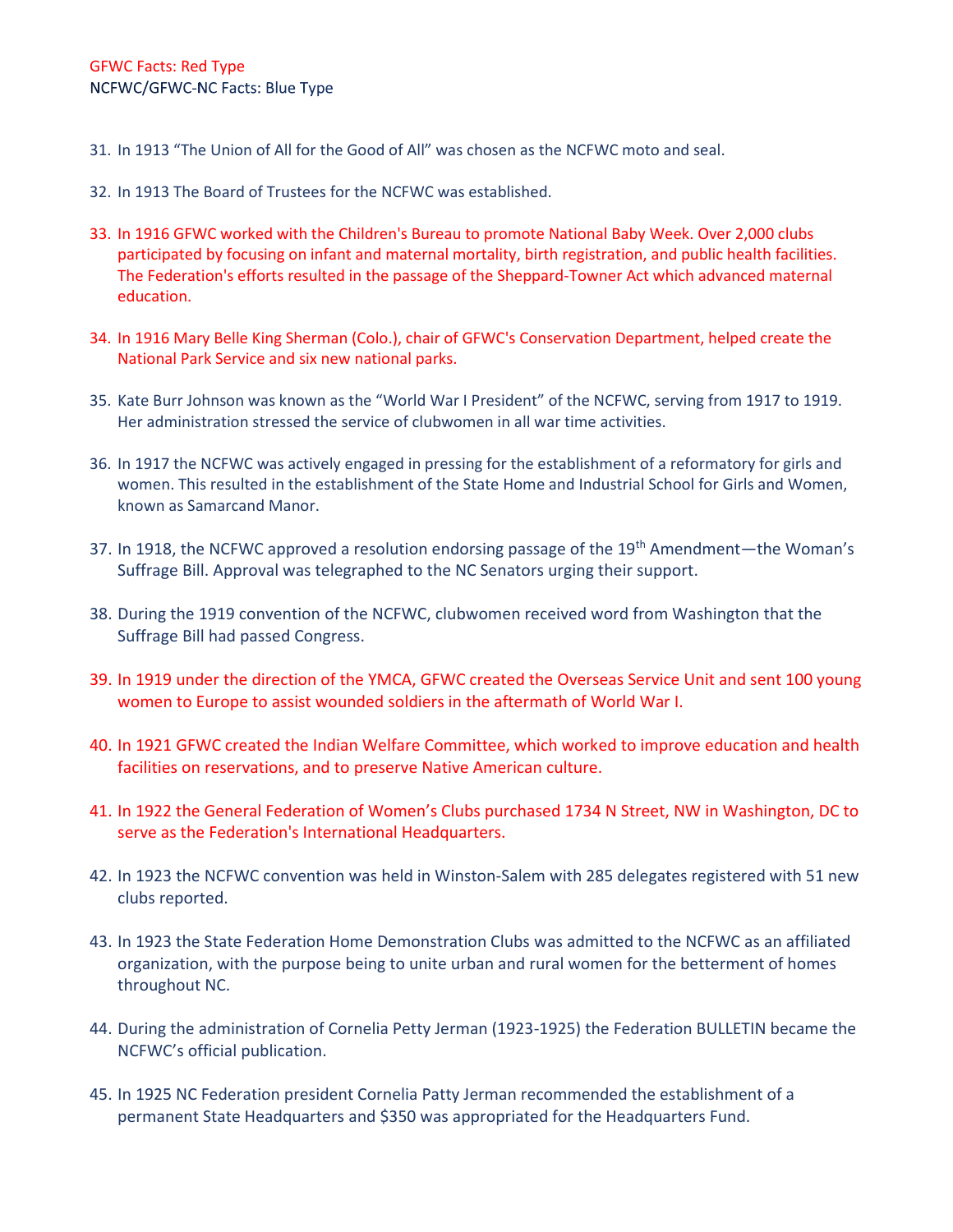- 46. In 1925 the Sallie Southall Cotten Scholarship Fund, established in 1913, reached its \$12,000 goal.
- 47. In 1925 the North Carolina Federation of Women's Clubs was aligned into 16 districts.
- 48. In 1925 GFWC initiated a nationwide Federation survey of the American home, which placed a spotlight on the status of technology in the home. The survey led to the inclusion of homemaker as an occupation on the 1930 United States Census.
- 49. In 1926 the NCFWC adopted a plan for organization of a Junior Department for women ages 16-25.
- 50. NCFWC opened the first Federation Headquarters in Raleigh at the Sir Walter Hotel in 1926.
- 51. In 1926 the NCFWC celebrated its 25th anniversary and Mother Cotten's *History of the North Carolina Federation 1902-1925* was published.
- 52. In 1927 the State Headquarters was established in Raleigh, and an Executive Secretary was hired.
- 53. In the 1930s, having founded over 474 free public libraries and 4,655 traveling libraries, women's clubs were credited by the American Library Association with establishing 75 percent of America's public libraries.
- 54. In 1932 GFWC established the Junior Department in response to an increasing number of younger women participating in volunteer community service.
- 55. In 1934 at the 30<sup>th</sup> NCFWC Convention, a motion to form a State Junior Department for those aged 16 through 25 was approved.
- 56. Convention pages were utilized for the first time at the 1934 NCFWC Convention.
- 57. In 1934 the state's magazine name was changed from the Federation Bulletin to the NC Clubwoman.
- 58. In 1934 GFWC began a 10-year study to review the question of the Equal Rights Amendment (ERA).
- 59. In 1940 GFWC celebrated its Golden Jubilee commemorating 50 years of Federation work.
- 60. In 1944, through the GFWC Buy a Bomber campaign during World War II, state federations sold war bonds worth \$154,459,132–enough money to purchase 431 planes.
- 61. In 1944, GFWC adopted a resolution in support of the ERA, which the Federation continues to support today.
- 62. In 1945 GFWC was one of five women's organizations chosen to participate in the conference to form the United Nations. GFWC representatives supported the ratification of the United Nations Charter.
- 63. In 1946 the position of Third Vice President/Director of Juniors of the NCFWC was established.
- 64. In 1950 GFWC began its relationship with the Cooperative for American Relief Everywhere (CARE). The organizations jointly distributed relief shipments to Korea.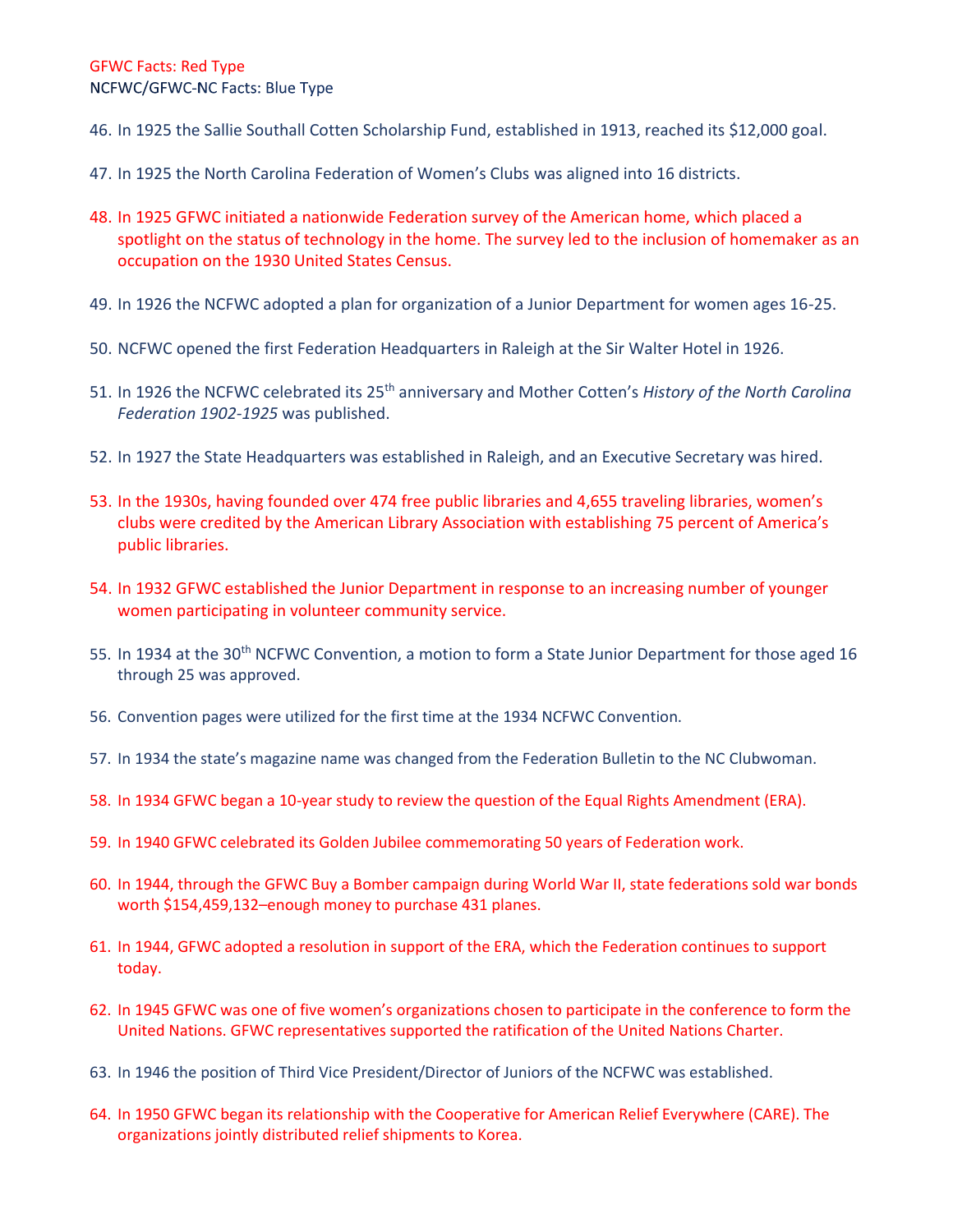- 65. In 1951 the NCFWC Headquarters building was purchased in Raleigh for \$40,000. Two staff members were hired.
- 66. In 1953 a one-year NCFWC administration occurred in order to conform to GFWC. The first president from the Junior ranks was elected.
- 67. In 1954 GFWC began the Community Improvement Program with \$60,000 in prizes.
- 68. The Woman's Club of Raleigh was the first state winner of a GFWC Community Improvement Program prize in 1954.
- 69. The NCFWC membership peaked with over 18,000 members in 1954.
- 70. In 1955 GFWC established the Community Achievement Program, recognizing clubs that best improved the quality of life in their communities. Now called the Community Impact Award, it remains one of GFWC's longest running and most important efforts.
- 71. In 1956 a permanent NCFWC scholarship fund was established.
- 72. In 1956, the Woman's Club of Raleigh was chosen for an article in the December edition of *Life Magazine*. The Club was featured as the "typical Woman's Club in the Nation -757 lively conscientious women."
- 73. In 1958 the NCFWC organized an ESO chapter.
- 74. In 1960 "Brighten the Night" was a nationwide Federation campaign for street lighting to prevent crime and accidents.
- 75. In 1961 GFWC's Women's Crusade for Seat Belts program resulted in the installation of more than one million seat belts over the course of one year.
- 76. In 1963 its charter was revised, and the NCFWC was incorporated as a non-profit corporation. Sub-Juniors were accepted into the organization.
- 77. In 1965 GFWC was awarded a stamp by the United States Post Office in honor of its 75<sup>th</sup> anniversary.
- 78. In 1967 Arts Festivals were held in all sixteen districts of the NCFWC.
- 79. In 1973 the NCFWC State Arts Festival was held at Salem College in Winston-Salem for the first time.
- 80. In 1967 the NCFWC celebrated its 75th anniversary. The Katie Rankin Art Fund Endowment was established.
- 81. In 1967 NCFWC Honorary Life Memberships were presented for the first time.
- 82. In 1978 The term "Sub-Junior" was changed to "Juniorette."
- 83. In 1982 Juanita Bryant was installed as International President of GF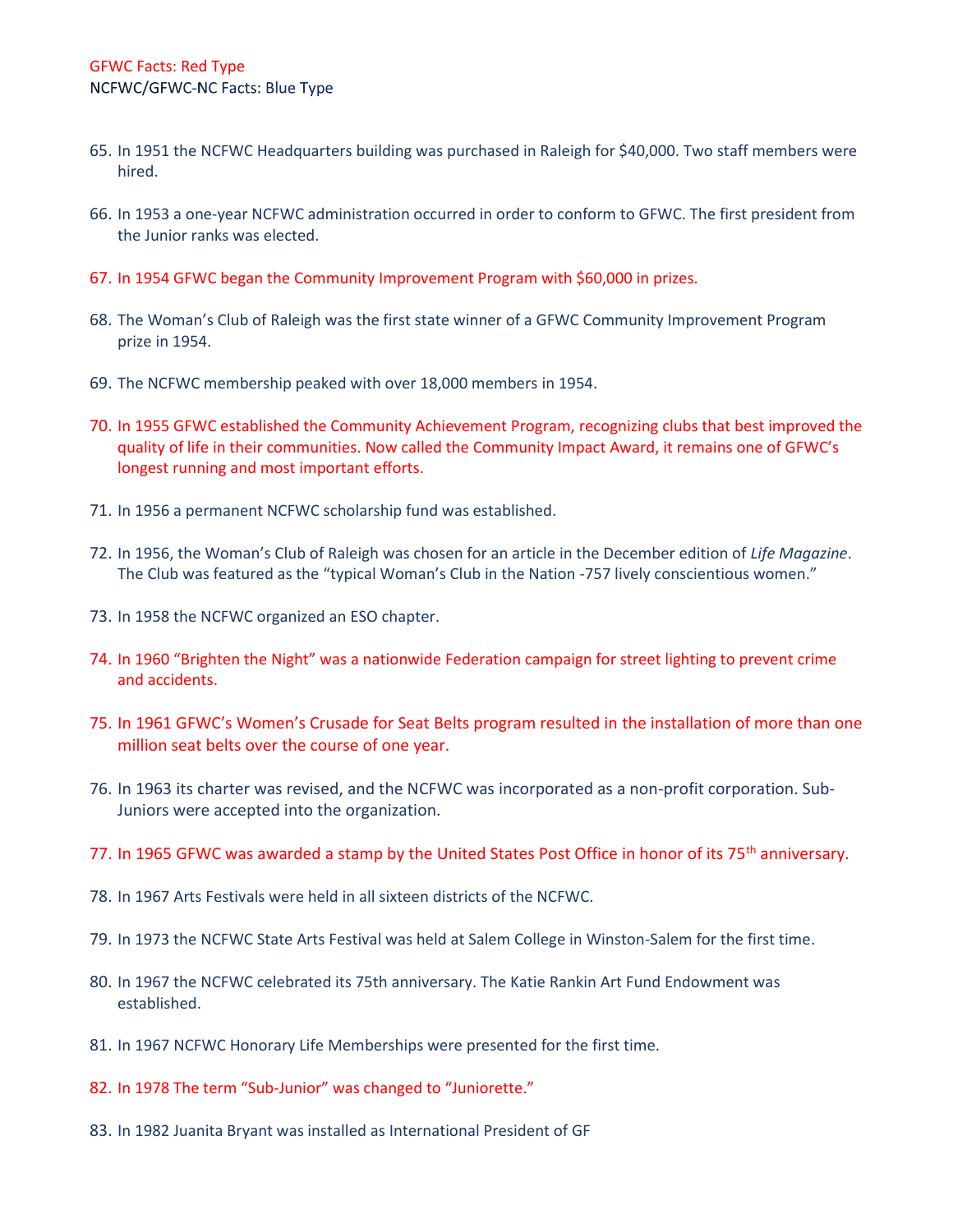- 84. WC, the first North Carolinian to hold this office
- 85. In 1982 the first Juniorette Jamboree was held at Peace College in Raleigh.
- 86. In 1984 a computer system was installed at the North Carolina Federation of Women's Clubs Headquarters.
- 87. In 1984 GFWC founded the Women's History and Resource Center (WHRC) to collect, preserve, interpret, and promote information on GFWC and women in volunteerism.
- 88. In 1985 NCFWC established the Mary K. Paul Whitener Piano Scholarship.
- 89. In 1986 GFWC instituted programs to protect and preserve endangered species.
- 90. In 1989 the NCFWC Arts Festival included the Artfest Program to recognize the art created by mentally and physically challenged individuals.
- 91. In 1990 the Centennial of GFWC was observed.
- 92. The first federated collegiate club in the country was established at Meredith College in Raleigh in 1990.
- 93. In 1990 GFWC supported the passage of the Americans with Disabilities Act.
- 94. In 1993 GFWC supported passage of the Family Medical Leave Act.
- 95. In 1994 GFWC supported the passage of the Violence Against Women Act.
- 96. In 1994 GFWC founder Jane Cunningham Croly was inducted into the National Women's Hall of Fame in Seneca Falls, New York.
- 97. In 1997 GFWC renewed its commitment to libraries with the *Libraries 2000 Project*. Over a five-year period, GFWC clubwomen raised and donated \$13.5 million to public libraries and public-school libraries across the nation.
- 98. In 1998 the NCFWC name was changed to GFWC of North Carolina, or GFWC-NC.
- 99. In 1999 the Junior age was changed to 45 so long as the club member held dual membership in a Junior and a General club.
- 100.In the 2000s GFWC members contributed \$180,000 for a fully equipped ambulance for use by the New York Fire Department in response to the loss of equipment suffered during the terrorist attacks on September 11, 2001
- 101.In response to the tragic events of Sept. 11, 2001, the GFWC-NC raised \$15,400 for disaster relief in New York and New Jersey.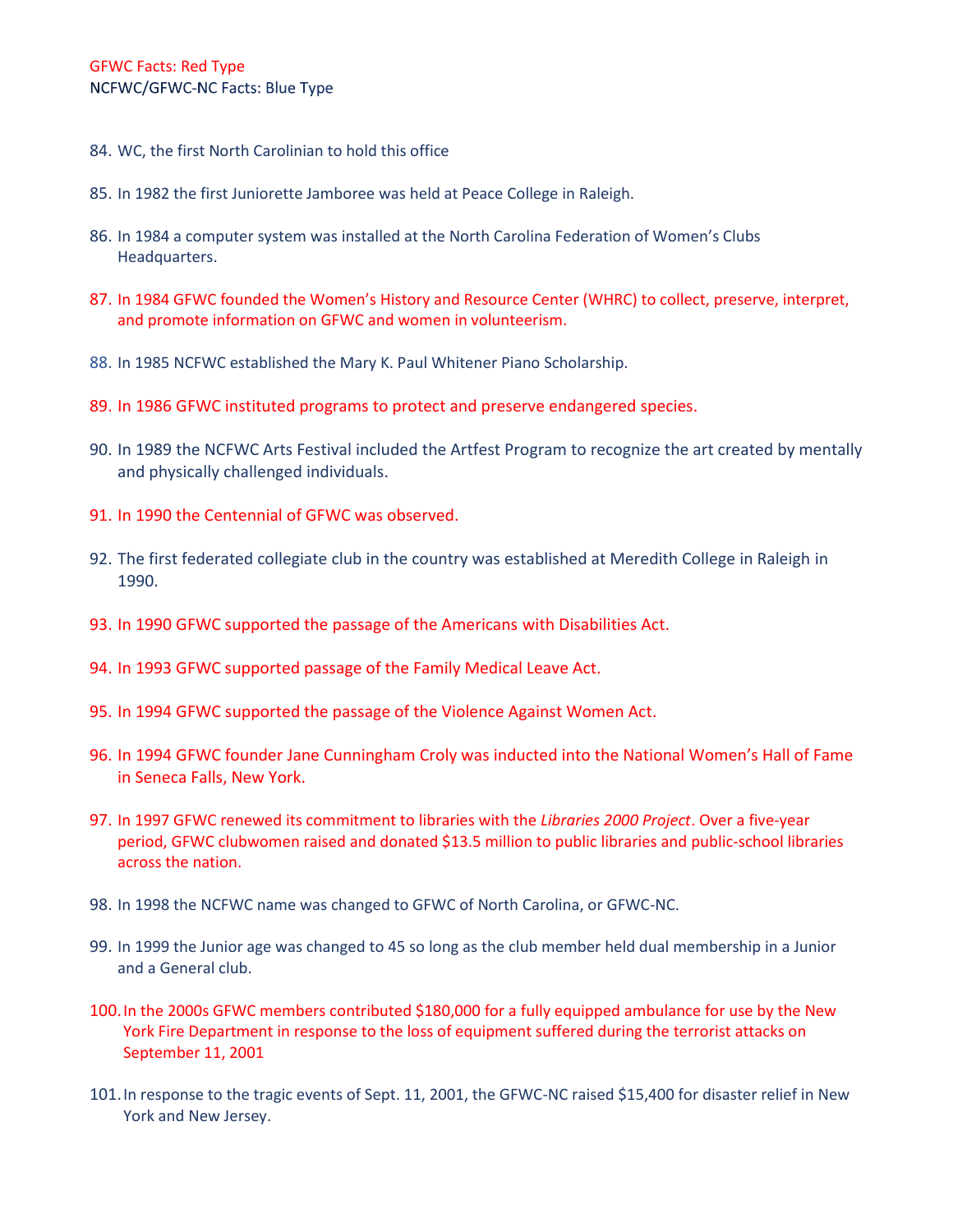102.In 2002 the GFWC-NC Lucy Bramlette Patterson Creative Writing Scholarship was established.

- 103.In 2002 the GFWC-NC Centennial was celebrated with a NC Historical Highway Marker placed near Salem College. A time capsule was created, and the State President's Pin was retired and replaced.
- 104.GFWC-NC President for 2000-2002 was Teresa Shaver Lee. Her Special Project was the North Carolina Aquarium. Over \$90,000 was given to the aquarium with the Oceans Classroom at the Fort Fisher Aquarium named in honor of the GFWC-NC.
- 105. In 2002 the 100<sup>th</sup> Anniversary of the founding of the GFWC-NC was celebrated with the Centennial Convention in Winston-Salem.
- 106.In 2002 a highway marker commemorating the founding of GFWC-NC was unveiled and a reenactment of the organizational meeting of the Federation at the actual site of that meeting took place.
- 107.During the 2002-2004 administration of President Pat Davis, GFWC-NC clubs reported donating nearly \$2.5 million and volunteering nearly 500,000 hours in over 8,200 community improvement and global service projects.
- 108.Helping the Hungry, the Homeless, and Persons with Disabilities was the GFWC-NC President's/Junior Director's Special Project during the 2004-2006 administration (Ann Vipperman/Lori Seiler). Over two million dollars and thousands of clubwoman hours were volunteered.
- 109.The 2006-2008 President's Special Project was "Parks as Classrooms." Under President Sandy Jahn \$70,000 was donated for the construction of a major portion of a pavilion near Linville Falls to be used as a classroom to help children learn about the natural world.

## 110.In 2009 GFWC supported passage of the Lily Ledbetter Fair Pay Act.

- 111.The 2008-2010 President's/Junior Director's Special Project (Beverly Lassiter/ Georgann Athanaelos Sapp) was Girls on the Run with clubwomen raising over \$59,000 for this organization's mission "To Educate and Prepare Girls for a Lifetime of Self Respect and Healthy Living."
- 112.In 2011 GFWC introduced the *Success for Survivors Scholarship*, created as part of an effort to highlight the importance of rebuilding one's life after experiencing intimate partner violence. Each year, GFWC awards \$2,500 scholarships to help intimate partner survivors obtain a post-secondary education that will offer them the chance to reshape their future by securing employment and gaining personal independence.
- 113.As part of the 2010-2012 President's/Junior Director's Special Project*: Literacy, the Adventure of a Lifetime,* (Sharon Greeson/Andie Johnson) the Greeson/Johnson Teaching Scholarship was established to be given to a student training to become a teacher.
- 114.The 2012-14 President's/Junior Director's Special Project (Wendy Carriker/Crystal O'Neal) was *Feed the Future* with focus on childhood hunger. The administration accomplished its goal of feeding 500,000 children in two years.
- 115.The 2014-16 President's/Junior Director's Special Project (Gay Warren/Jennifer Jobe) was *Unlocking a Brighter Tomorrow.* By working with Communities In Schools of N.C. and encouraging support of STEM